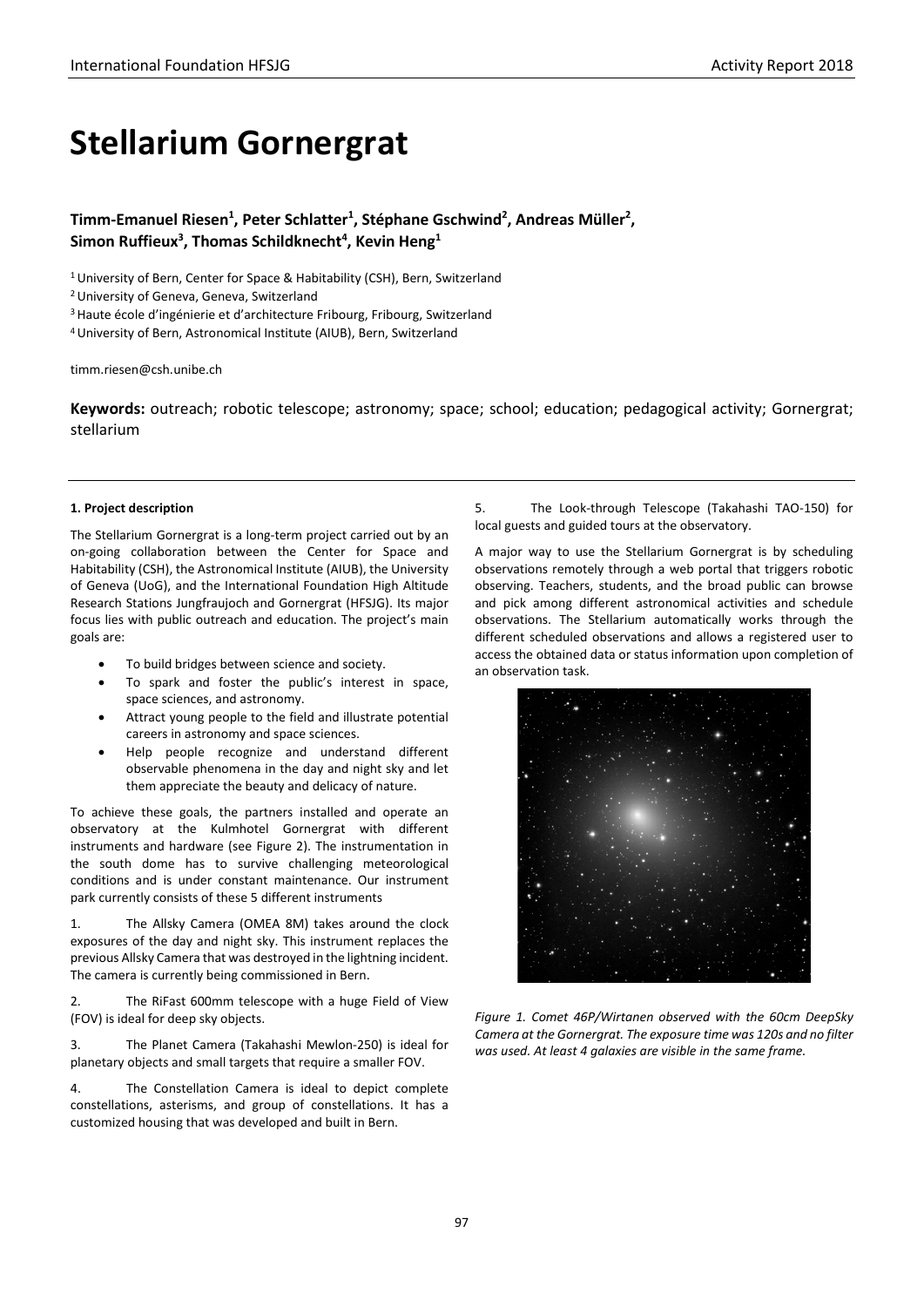

*Figure 2. Available instruments at the Stellarium Gornergrat: On the ASA DDM 160 mount (with absolute encoders) inside the south dome are the Officina Stellare RiFast 600mm "Deep sky telescope", the Canon 60Da "Constellation camera", the Takahashi TAO-150 "Look-through telescope", and the Takahashi Mewlon-250 "Planet Camera" (see image inset in the lower left). Mounted on a boom outside the north dome is the Alcor systems "Allsky camera" with a DMK51AG02.AS CCD sensor (see image inset in the lower right).*

## **2. Status of hardware and instruments**

*Table 1. Instrument/hardware status and performance*

| Instrument                                           | Status / Performance                                                                                                                                                                                                  |
|------------------------------------------------------|-----------------------------------------------------------------------------------------------------------------------------------------------------------------------------------------------------------------------|
| Officina Stellare RiFast 60cm<br>(DeepSky telescope) | The telescope performs very<br>well and shows constant<br>quality over the whole range<br>of altitude in both equatorial<br>orientations.                                                                             |
| FLI Proline PL16803<br>(Main CCD detector)           | Lightning <sup>1</sup> damage required<br>the complete electronics to<br>be exchanged by the<br>manufacturer in the US<br>resulting in a major downtime<br>in summer 2018.                                            |
| Takahashi Mewlon 250<br>(Planet camera)              | The instrument worked as<br>expected. The previously<br>mounted black and white<br>camera has been replaced<br>with a colour camera with a<br>wider field of view, to<br>increase the fault tolerance in<br>pointing. |
| Takahashi TOA 150<br>(Looking through telescope)     | Telescope and eyepieces are<br>in very good condition.                                                                                                                                                                |

| Canon 60Da<br>(Constellation camera)  | The camera is very good<br>condition and working. Users<br>reported having difficulties to<br>work with the raw data. We<br>are currently exploring<br>options to produce images in<br>an easier format, i.e.<br>debayered and compressed.                                                                                                                |
|---------------------------------------|-----------------------------------------------------------------------------------------------------------------------------------------------------------------------------------------------------------------------------------------------------------------------------------------------------------------------------------------------------------|
| ALCOR DMK51AG02.AS<br>(Allsky camera) | This instrument was<br>completely destroyed by<br>lightning <sup>1</sup> . All attempts to<br>repair it failed. A replacement<br>(ALCOR OMEA 8M) was<br>ordered but not yet received<br>within the reporting period.                                                                                                                                      |
| SAIA and weather sensors              | The SAIA extension board<br>responsible for communi-<br>cation with the dome's<br>angular encoder was<br>destroyed in the lightning <sup>1</sup><br>and has been replaced. Cloud<br>and rain sensors, and SAIA<br>itself worked as expected.<br>The Lambrecht weather<br>sensor fails to report correct<br>temperatures. Repairs will be<br>done in 2019. |